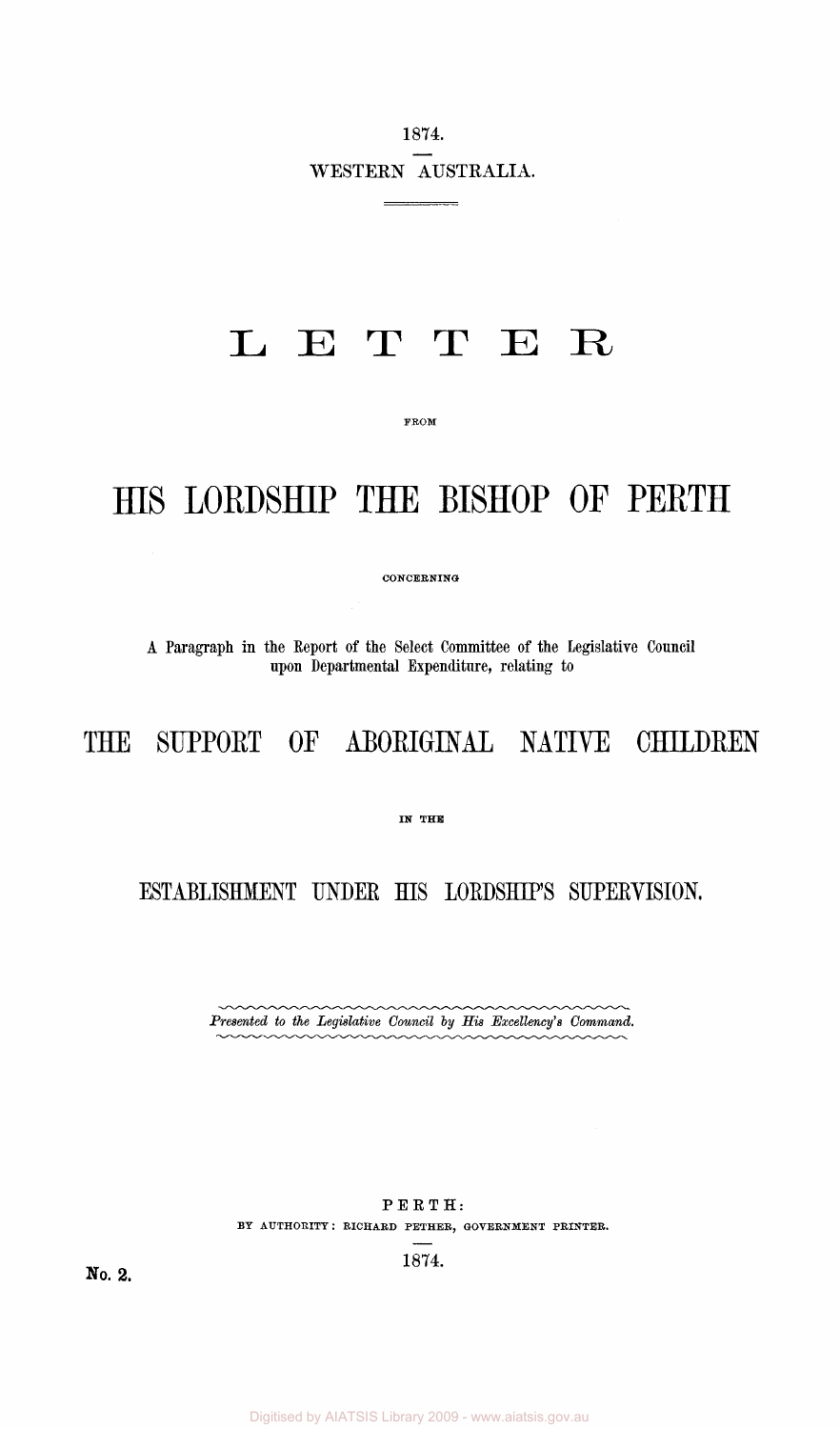## *His Lordship The Bishop of Perth to The Honorable The Colonial Secretary.*

**SIR,** Perth, August 23, 1873.

I hare the honor to acknowledge the receipt of a printed copy of the Report of the Select Committee of the Legislative Council appointed to consider and report upon Departmental Expenditure; and also of a letter from yourself of the 18th instant, in which you refer me to the last paragraph of the said Report: which is as follows:—

"Eighth, Aborigines.—Tour Committee are of opinion that the money voted for "supporting a number of native children in an establishment under the supervision of the " Bishop of Perth might be more judiciously expended."

If it were at all in accordance with my inclination to stand in such a matter upon mere formal or official niceties, my answer to this would be that the paragraph to which I am referred does not afford me an opportunity of remarking upon it; for the simple reason that it conveys to my mind no knowledge whatever of its meaning. It leaves me quite in ignorance whether it means that the members of the Committee are of opinion that the money would be more judiciously expended if it were taken away altogether from the Aborigines Department and handed over to some other Department, or if it were expended in supplying food and blankets to adult natives instead of supporting children, or if it were expended in Supporting children in a way differing from that in which they are now supported.

I cannot possibly know how I am to understand the paragraph. I cannot ask the Committee, because the Committee has terminated its sittings and cannot be reassembled. And, as to asking any individual member of the Committee, I do not see how I could accept an interpretation from any individual. The paragraph has, I presume, been purposely and intentionally put forth by the Committee collectively in its present shape. Some members may have meant one thing by it, other members may have meant another thing—and, in that case, no individual could give me a full and adequate interpretation of what was meant by the Committee at large.

As the matter stands, however, there are two courses open to me. I must either decline to make any remark upon the paragraph upon the grounds above stated; or I must endeavour to deal, in succession, with its different probable meanings.

I adopt the last named course.

First, then, I suppose the paragraph to mean that the money would be more judiciously expended if it were not applied to the purposes of native education at all; but expended in some different way. My remarks in this case must be as follows: I have, upon many occasions, and frequently in the most open and public manner, expressed my opinion that the inhabitants of this Colony, unless they renounce their profession of Christianity, and, in so doing, cease to call themselves a Christian people, are bound, by the most solemn obligations of their religion, to endeavour to make the Aborigines of this country participators with themselves in the blessings and privileges of the Gospel of Christ.

There are, at this present time, very many aboriginal children to be seen in all parts of the Colony who (I speak advisedly) are as capable of being instructed and brought up in the Christian faith as the children of our own families. More than this, children and young persons of mixed blood, many of them more than half Europeans, are to be seen frequently throughout the Country, utterly neglected and abandoned to their fate; with no future before them but that of ignorance and vice, and depravity of the most revolting character. Their condition seems to send up a loud cry to heaven "refuge fails us; no man careth for our souls."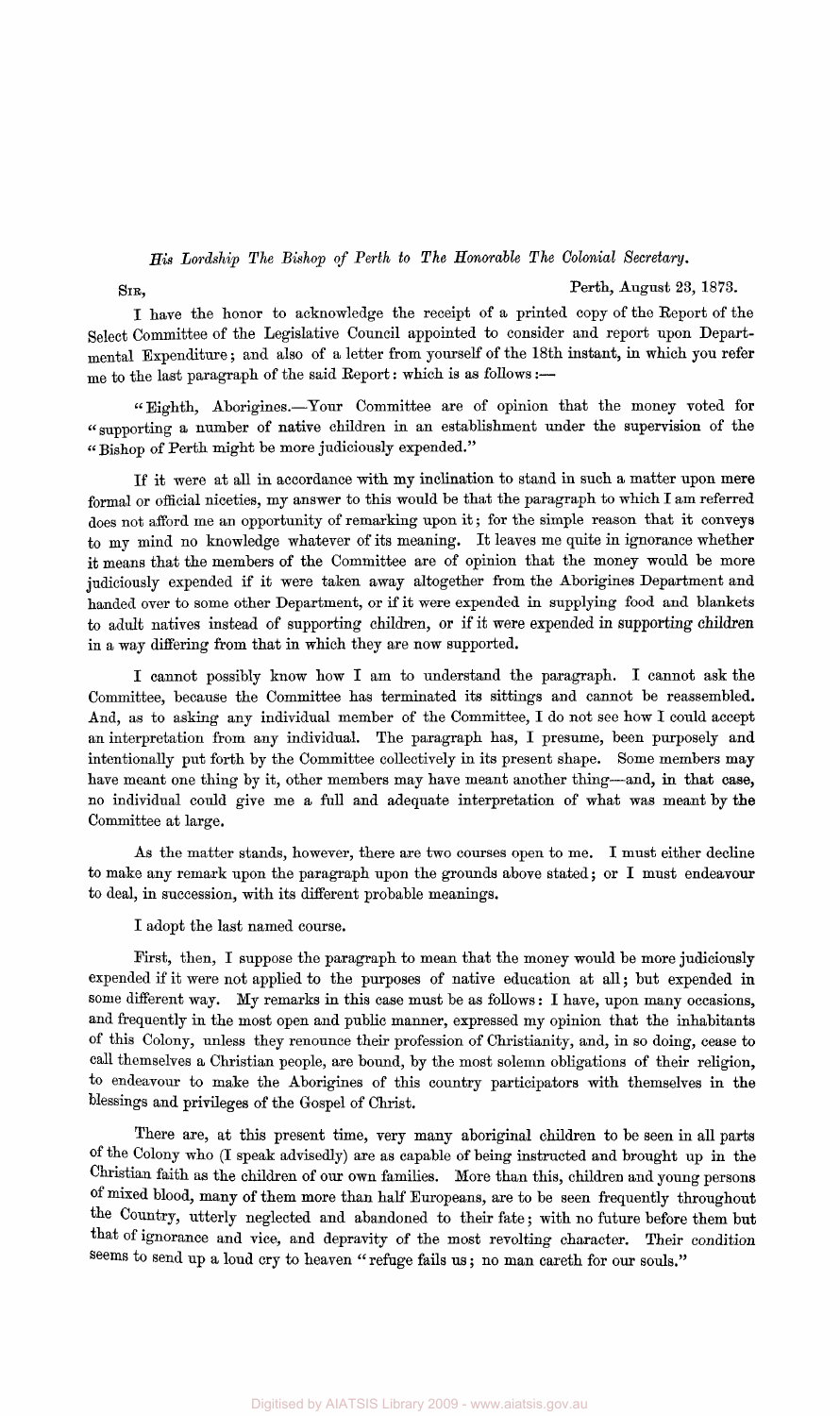I affirm again, as I have often affirmed, as a Minister and Messenger of God, that the existing neglect of these persons is a heinous sin in God's sight, and a foul blot upon our good name as a Christian people.

The maintenance of the little School, formerly under the care of Mr. and Mrs. Camfield and now under my care, has never been regarded by me as an adequate attempt on the part of the Country to discharge its duty to God in the matter of these people. But I have always regarded the School with the deepest interest as, at least, an acknowledgment on the part of the country of its duty to God, and as an expression, however faint, of its willingness to do at least something in discharge of that duty. So strongly have I felt upon this subject that, when upon the occasion of the late Mr. Camfield's illness, there seemed reason to fear that the School might fall to the ground, I signified my wish to retire from my present position in order to take charge of it. Its existence, as I have already said, I looked upon as an acknowledgment of a great duty. The abandonment I should have regarded in the light of a public repudiation of that duty. And I was prepared to do any thing and to make any sacrifice rather than that this Colony, so long as I continue to be identified with it, should be guilty of so grievous a sin. In the same light do I regard the matter now. And I implore the members of the Legislative Council not to entertain for a moment the idea of drawing back from this attempt, feeble though it be, to discharge a great duty to God.

I will next suppose the paragraph to mean that the money should still be expended in supporting native and half-caste children: but that such children should be supported in an Institution of a different kind from the existing one—viz., an Institution which might be called a feeding and working Station: in which no considerable portion of time would be given to the development of the children's mental faculties; and still less to their religious instruction: where no superior person, properly qualified for such duties, would be permanently employed for the purpose of instilling into the children's minds the truth of Christianity, whose duty it would be to assemble them daily for the hearing of God's Word and for prayer, and who would be charged, generally, with the formation of their moral and religious character. To place children in an Institution of this kind, destitute of all the main features of a Christian family, would not be, in any sense whatever, to discharge the duty of endeavouring to make christians of them. Such a bringing up would afford them no protection whatever against the temptations to vice and depravity, which, in after life, would beset them on every side.

I now come to the supposition that the paragraph does not mean that the children should be supported in an Institution differing, in its main features, from the present School: but that the Committee discover a want of judgment in the management of the present School. In this case, however, I am left altogether in the dark as to the supposed proofs of such want of judgment, and as to the manner in which that want of judgment shows itself. To meet the charge implied is therefore impossible. All I can say is this: The duty which I intended to discharge towards the Government when I took the children under my care I have discharged. I intended that the children should be trained in the habits of civilized life; that they should be made cleanly and industrious; should receive a suitable and useful education; and, above all, that they should be taught the great truths of Christianity; and should be brought up in the love and fear of God.

The School, when it was first established, by the joint action of the Government, Mr. and Mrs. Camfield, and Archdeacon Wollaston, was intended to be such a School as I have described. The same intention, to the best of my knowledge and belief, has been adhered to from that day to this. I have never been informed of any change of purpose with reference to the School. And if it be intended to fulfil the same purposes as in time past; and if it be now judged by those tests which are usually applied to such schools, I am justified in repeating the assertion—I have discharged the duty I undertook to discharge.

The Committee may have thought, or some of the members of it may have thought, that the children ought to be more extensively employed as cultivators of the soil. But any one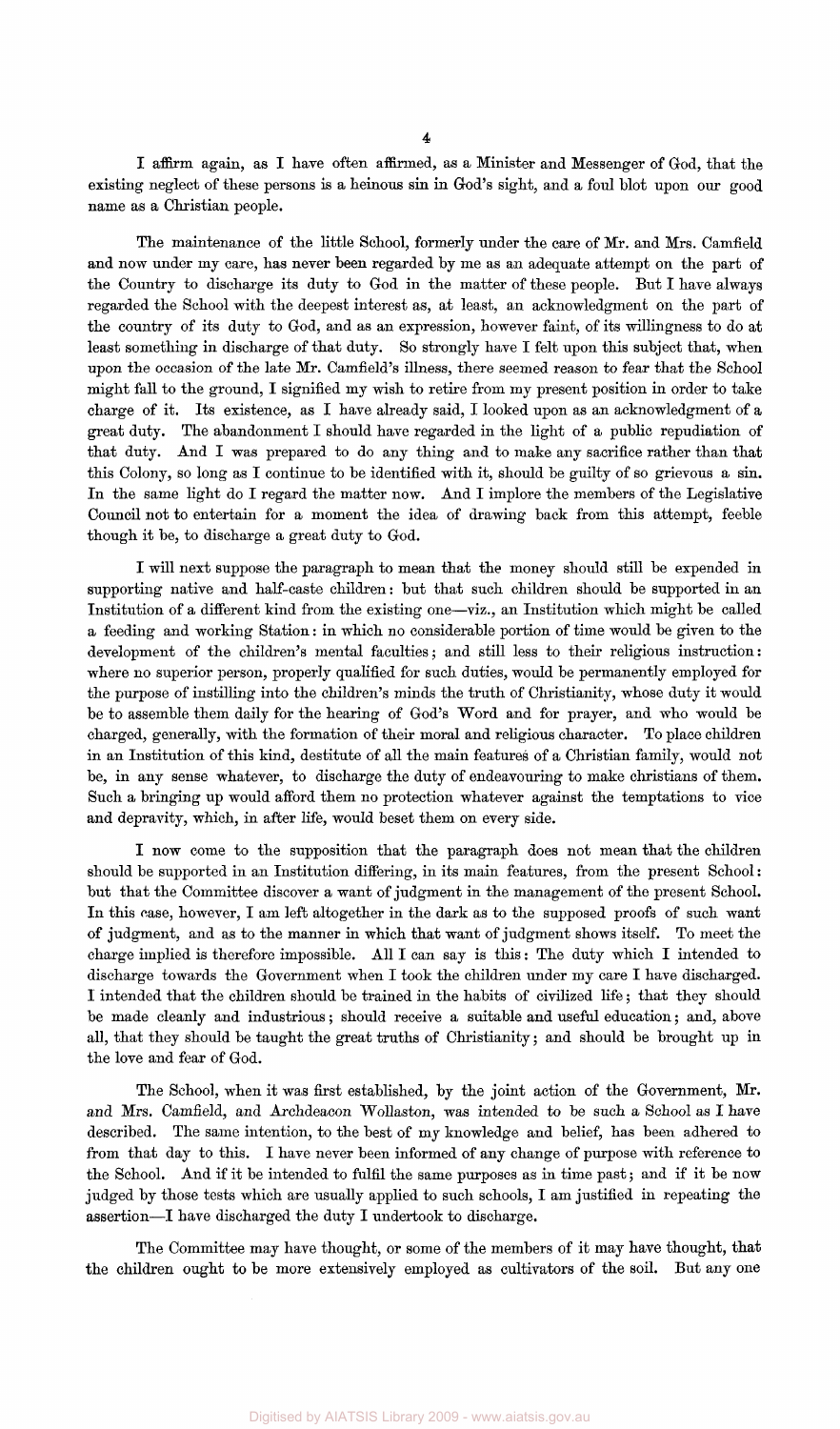<sup>w</sup>ho will take the trouble to inspect these children one by one, and thus to judge for himself of their apparent age and strength, must be satisfied that the ways in which they are employed are more suitable to them than the tillage of the earth. The particular kind of work which mere children are put to is not of primary importance; provided they be made to do work of some kind, according to their strength and ability. These children necessarily have a full allowance of time for play and recreation. But that they also work is made evident by the following facts:—There are 18 children in the Institution, superintended by two females. This establishment does all its own washing, cooking, tailoring, making up dresses and linen clothing, house-cleaning, drawing and carrying water, cutting and carrying wood, emptying cess\_pools, removing night-soil, &c, and is thus, except in some very few particulars, independent of all extraneous help. Moreover, two of the elder boys, sometimes one and sometimes the other, are frequently upon my premises. They see, and take part in, the ordinary operations of the garden, and they learn the general management of the stable, including saddling and harnessing horses, &c. If any one will favour me with the particulars of any Institution of a kindred nature, with children of similar size and strength, and a similar amount of superintendence, which does more for itself than this one, I shall be only too thankful to study such particulars, and to profit by any lesson which I may be able to learn therefrom.

If I had been in Perth at the time the Select Committee was sitting, some of the members would no doubt have communicated with me ; and would have put to me some questions about the school. I find that some questions were put to the matron, and one point was mentioned which I wish now particularly to refer to.

The Matron was asked why some, who, as children, had been inmates of this Institution, had been removed to become inmates of another Institution not in this Colony ? This is the reason:—Natives, as human beings like ourselves, require companionship. It is contrary to their nature, as it is contrary to our nature, to live without companions. *We* must have companions; and those companions must, to a certain extent, be like-minded with ourselves : they must be persons whose sentiments and feelings and thoughts and desires are, in some degree at least, in unison with our own. The same is the case with Natives. And Natives, who, in this Colony, go forth, as civilized and christianized persons, to make their way for themselves, cannot find such companionship. They may find, here and there, a person better disposed than the rest who will be kind to them and who will act fairly and honestly towards them in his engagements and dealings. But they will not find *companions;* and, if they could find *some* who would be real companions to them, even then they would be sure to come in contact, almost daily, with persons of a different mind, who, by their demeanour and mode of address, would make them feel that they were despised and looked down upon. They would be made to understand that they were regarded as persons never to be treated as equals. They might think themselves happy if they passed many days without meeting with persons who would scoff at their Bible reading and would ridicule the idea of their living holy and godly lives. Sir George Grey relates the following incident, and I make no apology for introducing it here, because he so clearly points the lesson which that incident should teach us, as regards the treatment of Natives. Between thirty and forty years have passed by since that incident occurred; very many cases similar to this have happened since then, all teaching the same lesson, and yet that lesson is still unlearned. The lesson is that no amount of kindness on the part of Europeans towards natives, however well-intended, can make up to those persons for the absence of *companionship.* Companionship man *must have*: and, if he cannot have it one way, an irresistible impulse urges him to seek it in another way. This is Sir George Grey's story, with the moral (Vol. II,  $p. 370$ ) :-

" The officers of the ' Beagle' took away with them a native of the name of Miago, who " remained absent with them for several months. I saw him on the N.W. Coast, on board the Beagle,' apparently perfectly civilized: he waited at the gun-room mess, was temperate (never tasting spirits), attentive, cheerful, and remarkably clean in his person. The next